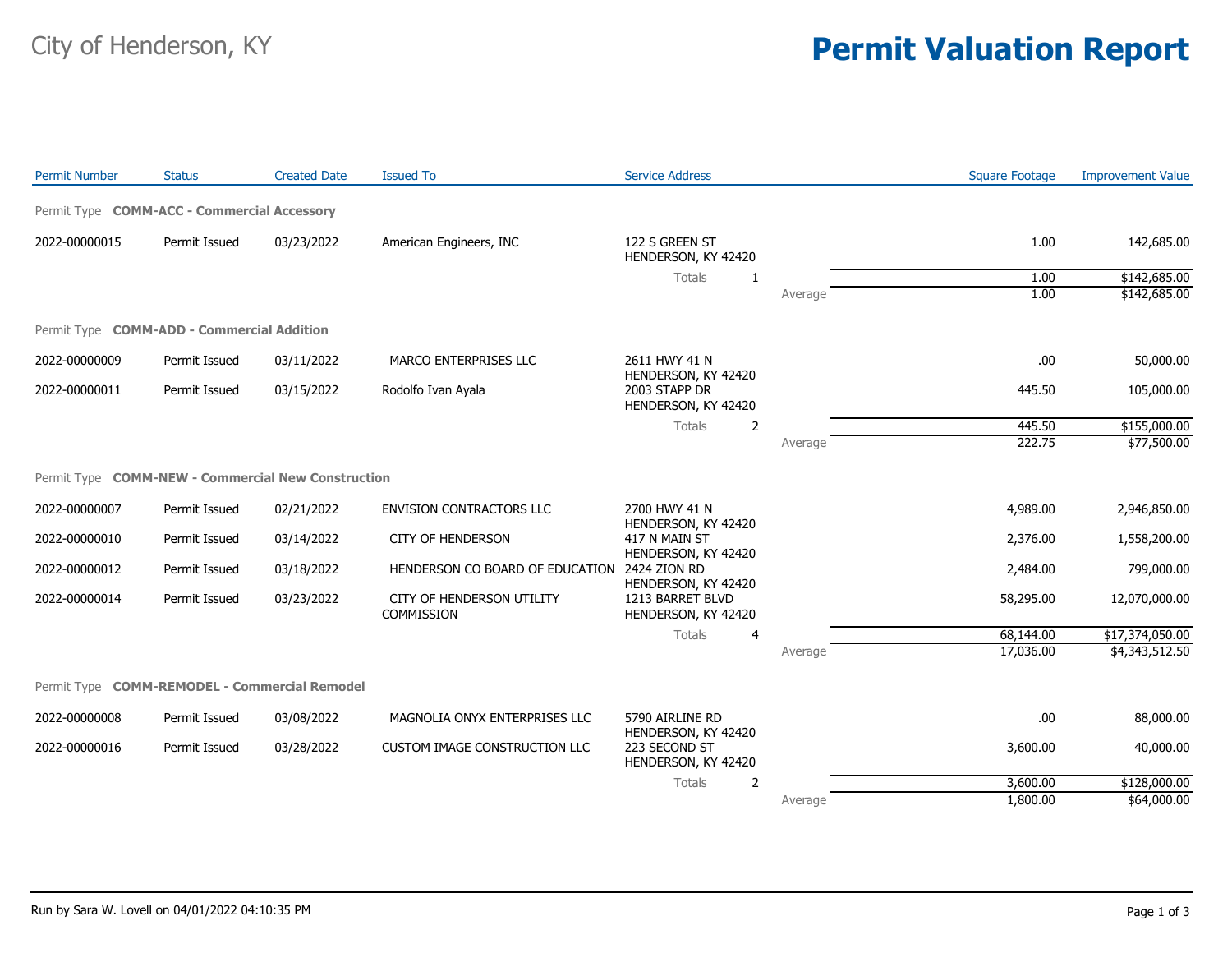## City of Henderson, KY **Permit Valuation Report**

| <b>Permit Number</b> | <b>Status</b>                                     | <b>Created Date</b> | <b>Issued To</b>                               | <b>Service Address</b>                                           |         | <b>Fees Paid</b> | <b>Square Footage</b> | <b>Improvement Value</b> |
|----------------------|---------------------------------------------------|---------------------|------------------------------------------------|------------------------------------------------------------------|---------|------------------|-----------------------|--------------------------|
|                      | Permit Type DEMO-COMM - Demolition - Commercial   |                     |                                                |                                                                  |         |                  |                       |                          |
| 2022-00000008        | Permit Issued                                     | 03/11/2022          | Neema LLC                                      | 417 N MAIN ST<br>HENDERSON, KY 42420                             |         |                  | 2,300.00              | .01                      |
|                      |                                                   |                     |                                                | Totals<br>-1                                                     |         |                  | 2,300.00              | \$0.01                   |
|                      |                                                   |                     |                                                |                                                                  | Average |                  | 2,300.00              | \$0.01                   |
|                      | Permit Type DEMO-SFR - Demolition - Single Family |                     |                                                |                                                                  |         |                  |                       |                          |
| 2022-00000006        | Permit Issued                                     | 03/03/2022          | J & H RENTALS, LLC                             | 627 GRAVES DR<br>HENDERSON, KY 42420                             |         |                  | .01                   | 2,000.00                 |
| 2022-00000007        | Permit Issued                                     | 03/03/2022          | J & H RENTALS, LLC                             | 2365 OLD CORYDON RD                                              |         |                  | .01                   | 2,500.00                 |
| 2022-00000009        | Permit Issued                                     | 03/23/2022          | ARROYO MOISES & JUAN ARROYO                    | HENDERSON, KY 42420<br>1714 WASHINGTON ST<br>HENDERSON, KY 42420 |         |                  | 1,008.00              | 1.00                     |
| 2022-00000010        | Permit Issued                                     | 03/28/2022          | ADAMS CONSTRUCTION                             | 452 S ADAMS ST<br>HENDERSON, KY 42420                            |         |                  | 1,344.00              | 18,000.00                |
| 2022-00000011        | Permit Issued                                     | 03/30/2022          | LAUGHARY ROBERT & MARY                         | <b>1522 LOEB ST</b>                                              |         |                  | 1,580.00              | 3,000.00                 |
| 2022-00000012        | Permit Issued                                     | 03/31/2022          | CHAD HAYNES                                    | HENDERSON, KY 42420<br>217 MEADOW ST<br>HENDERSON, KY 42420      |         |                  | 840.00                | 9,900.00                 |
|                      |                                                   |                     |                                                | Totals<br>6                                                      |         |                  | 4,772.02              | \$35,401.00              |
|                      |                                                   |                     |                                                |                                                                  | Average |                  | 795.34                | \$5,900.17               |
|                      | Permit Type SFR-ACC - Single Family Accessory     |                     |                                                |                                                                  |         |                  |                       |                          |
| 2022-00000014        | Permit Issued                                     | 03/03/2022          | OASIS POOL STORE LLC                           | 372 BITTERSWEET LN<br>HENDERSON, KY 42420                        |         |                  | .01                   | 43,000.00                |
| 2022-00000015        | Permit Issued                                     | 03/11/2022          | RANDY & TINA DURHAM                            | 821 MARYWOOD DR<br>HENDERSON, KY 42420                           |         |                  | .01                   | 8,300.00                 |
| 2022-00000016        | Permit Issued                                     | 03/16/2022          | DENTON WALTER KEITH & JENNIFER<br><b>MARIE</b> | 601 MALLARD LN<br>HENDERSON, KY 42420                            |         |                  | .01                   | 48,000.00                |
| 2022-00000017        | Permit Issued                                     | 03/24/2022          | LESLIE E GOINS                                 | 2017 WASHINGTON ST<br>HENDERSON, KY 42420                        |         |                  | 450.00                | 8,500.00                 |
|                      |                                                   |                     |                                                | Totals<br>4                                                      |         |                  | 450.03                | \$107,800.00             |
|                      |                                                   |                     |                                                |                                                                  | Average |                  | 112.51                | \$26,950.00              |